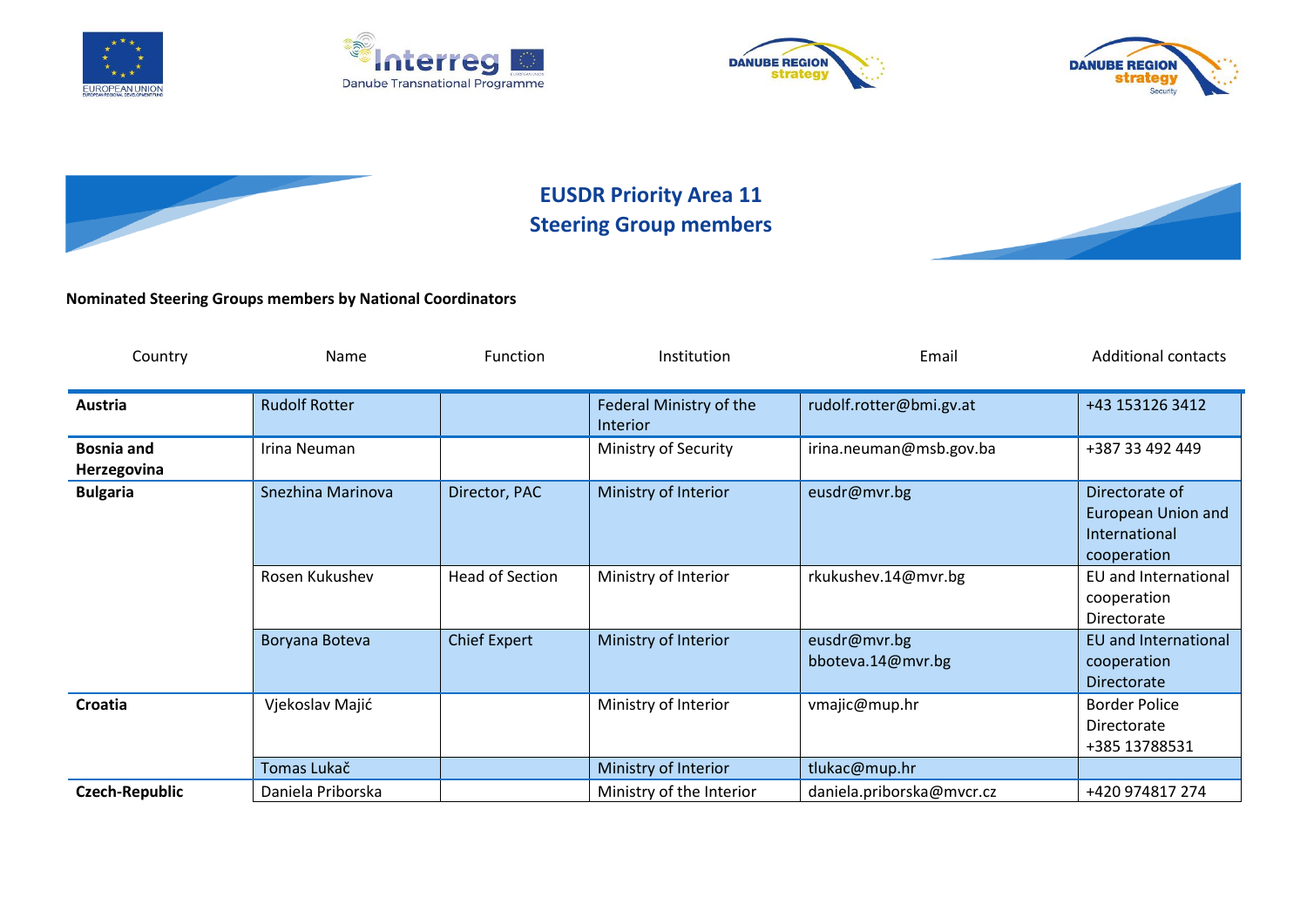







|                        | Iveta Zďárská                      |                  | Ministry of the Interior                   | iveta.zdarska@mvcr.cz              | +420 974817 283 |
|------------------------|------------------------------------|------------------|--------------------------------------------|------------------------------------|-----------------|
| <b>Germany federal</b> | Kirsten Wittschen                  |                  | Federal Ministry of the                    | kirsten.wittschen@bmi.bund.de      |                 |
|                        |                                    |                  | Interior, Building and                     |                                    |                 |
|                        |                                    |                  | Community                                  |                                    |                 |
|                        | Viola Mattathil-Reuther            |                  | Federal Ministry of the                    | viola.mattathilreuther@bmi.bund.de |                 |
|                        |                                    |                  | Interior, Building and                     |                                    |                 |
|                        |                                    |                  | Community                                  |                                    |                 |
| Baden-Württemberg      | Simon Bihl                         |                  | Ministry of the Interior,                  | simon.bihl@im.bwl.de               |                 |
|                        |                                    |                  | Digitisation and Migration                 |                                    |                 |
|                        | <b>Michael Arnold</b>              |                  | Ministry of the Interior,                  | LPP.32.INT@im.bwl.de               |                 |
|                        |                                    |                  | <b>Digitisation and Migration</b>          |                                    |                 |
| Bavaria                | Michael Schwald                    | Head of Bavarian | Bavarian State Ministry of                 |                                    |                 |
|                        |                                    | Police           | the Interior, for Sport and                |                                    |                 |
|                        |                                    | PAC              | Integration                                |                                    |                 |
|                        | <b>Roland Finkl</b>                | <b>PAC 11</b>    | <b>Bavarian State Ministry of</b>          |                                    |                 |
|                        |                                    | Representative   | the Interior, for Sport and                |                                    |                 |
|                        |                                    |                  | Integration                                |                                    |                 |
|                        | Alexander Resch                    | <b>PAC 11</b>    | Bavarian State Ministry of                 |                                    |                 |
|                        |                                    | Representative   | the Interior, for Sport and                | stmi.eusdr@polizei.bayern.de       |                 |
|                        |                                    |                  | Integration                                |                                    |                 |
|                        | Manuel Hohberger                   | <b>PAC 11</b>    | Bavarian State Ministry of                 |                                    |                 |
|                        |                                    | Representative   | the Interior, for Sport and<br>Integration |                                    |                 |
|                        |                                    |                  | Ministry of Interior                       | euhat@bm.gov.hu                    |                 |
| <b>Hungary</b>         | Mátyás Hegyaljai<br>Mónika Herczeg |                  | Ministry of Interior                       | monika.herczeg@bm.gov.hu           | +36 14411422    |
|                        | Lenard Zsakai                      |                  | Ministry of Interior                       | lenard.zsakai@bm.gov.hu            |                 |
| Moldova                | Petru Turcan                       | Head             | Ministry of Internal Affairs               | petru.turcan@mai.gov.md            | International   |
|                        |                                    |                  |                                            |                                    | Cooperation     |
|                        |                                    |                  |                                            |                                    | Department      |
|                        | Ina Bogatîi                        |                  | Ministry of Internal Affairs               | ina.bogatii@mai.gov.md             |                 |
|                        | Marina Scalețcaia                  |                  | Ministry of Internal Affairs               | marina.scaletcaia@mai.gov.md       |                 |
|                        |                                    |                  |                                            |                                    |                 |
| Montenegro             | Zenajda Deloik                     |                  | Ministry of Interior                       | zenajda.deloik@mup.gov.me          | +382 20 203 297 |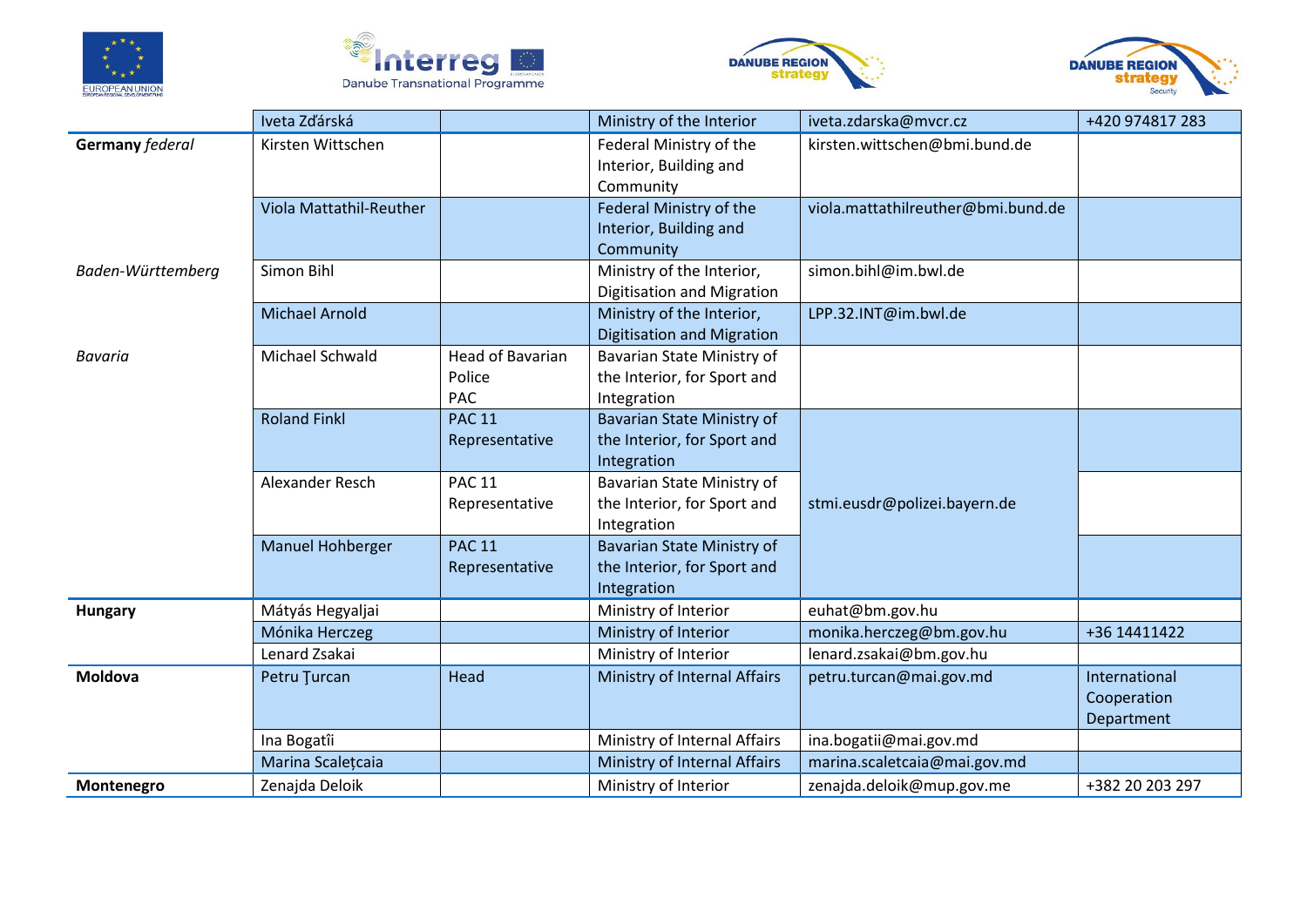







| Romania        | Cătălin Necula         |               | Ministry of Interior         | dgaesri@mai.gov.ro          |                   |
|----------------|------------------------|---------------|------------------------------|-----------------------------|-------------------|
|                | Romeo Soare            |               | Ministry of Interior         | dgaesri@mai.gov.ro          | +40212648630      |
|                |                        |               |                              | svri.daeri@mai.gov.ro       |                   |
|                | Zgârdea Ștefan Cătălin |               | Ministry of Interior         | dgaesri@mai.gov.ro          |                   |
| <b>Serbia</b>  | Jovana Petrovic        | Deputy member | Ministry of Interior         | jovana.ppetrovic@mup.gov.rs |                   |
|                | Rose Bugarčić          | Member        | Ministry of Interior         | rose.bugarcic@mup.gov.rs    | +381 11306 2000   |
|                |                        |               |                              |                             | ext. 43181        |
|                |                        |               |                              |                             | +381 113622 233   |
| Slovakia       | Miloš Šobat            |               | Ministry of Interior         | milos.sobat@minv.sk         | +421 9610 54516   |
| Slovenia       | Samo Drobež            |               | Ministry of the Interior     | samo.drobez@gov.si          | Štefanova 2, 1501 |
|                |                        |               |                              |                             | Ljubljana, SI     |
|                |                        |               |                              |                             | +386 1 428 5098   |
| <b>Ukraine</b> | Olga leromina          |               | Ministry of Internal Affairs | euro@mvs.gov.ua             | +38 044 2547090   |

## **Other Steering Group members**

| Name                 | <b>Function</b> | <b>Institution</b>                              | Country | Email                           | <b>Additional contacts</b>                                                                                                                                              |
|----------------------|-----------------|-------------------------------------------------|---------|---------------------------------|-------------------------------------------------------------------------------------------------------------------------------------------------------------------------|
| <b>Hubert Griepe</b> |                 | <b>Bavarian State Criminal Police</b><br>Office | Germany | hubert.griepe@polizei.bayern.de | +49 89 1212-4579                                                                                                                                                        |
| Alexandru Gutu       |                 | Ministry of Internal Affairs                    | Moldova | alexandru.gutu@border.gov.md    | Strategic<br>Development and<br><b>External Assistance</b><br>Directorate of the<br>General Inspectorate<br>of the Border Police<br>+37 3 22 264 558<br>+373 690 38 616 |